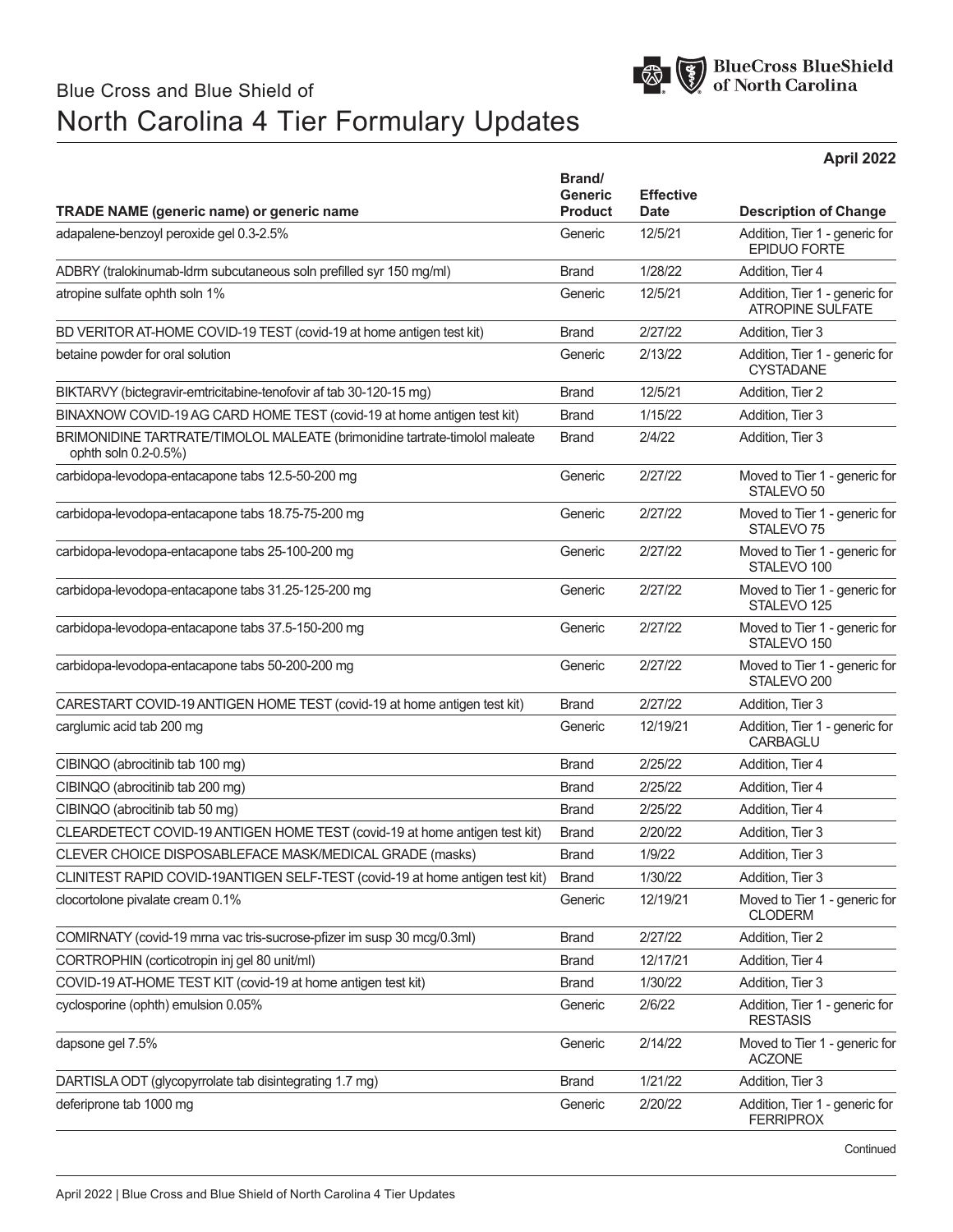## Blue Cross and Blue Shield of North Carolina 4 Tier Formulary Updates continued

**April 2022**

| <b>TRADE NAME (generic name) or generic name</b>                                    | Brand/<br><b>Generic</b><br><b>Product</b> | <b>Effective</b><br><b>Date</b> | <b>Description of Change</b>                       |
|-------------------------------------------------------------------------------------|--------------------------------------------|---------------------------------|----------------------------------------------------|
| DEXCOM G5 MOBILE RECEIVER KIT (continuous blood glucose system receiver)            | <b>Brand</b>                               | 2/21/22                         | Addition, Tier 2                                   |
| DEXCOM G5 MOBILE TRANSMITTER KIT (continuous blood glucose system<br>transmitter)   | <b>Brand</b>                               | 2/21/22                         | Addition, Tier 2                                   |
| DEXCOM G5 MOBILE/G4 PLATINUM SENSOR KIT (continuous blood glucose<br>system sensor) | <b>Brand</b>                               | 2/21/22                         | Addition, Tier 2                                   |
| DEXCOM G5 RECEIVER KIT (continuous blood glucose system receiver)                   | <b>Brand</b>                               | 2/21/22                         | Addition, Tier 2                                   |
| DEXLANSOPRAZOLE (dexlansoprazole cap delayed release 30 mg)                         | <b>Brand</b>                               | 12/31/21                        | Addition, Tier 3                                   |
| DEXLANSOPRAZOLE (dexlansoprazole cap delayed release 60 mg)                         | <b>Brand</b>                               | 12/31/21                        | Addition, Tier 3                                   |
| DIFICID (fidaxomicin for susp 40 mg/ml)                                             | <b>Brand</b>                               | 4/1/22                          | Moved to Tier 3                                    |
| DIFICID (fidaxomicin tab 200 mg)                                                    | <b>Brand</b>                               | 4/1/22                          | Moved to Tier 3                                    |
| digoxin tab 62.5 mcg (0.0625 mg)                                                    | Generic                                    | 2/20/22                         | Addition, Tier 1 - generic for<br><b>LANOXIN</b>   |
| DOPTELET (avatrombopag maleate tab 20 mg (base equiv))                              | <b>Brand</b>                               | 1/1/22                          | Moved to Tier 3                                    |
| DUPIXENT (dupilumab subcutaneous soln pen-injector 200 mg/1.14ml)                   | <b>Brand</b>                               | 1/1/22                          | Moved to Tier 3                                    |
| DUPIXENT (dupilumab subcutaneous soln pen-injector 300 mg/2ml)                      | <b>Brand</b>                               | 1/1/22                          | Moved to Tier 3                                    |
| DUPIXENT (dupilumab subcutaneous soln prefilled syringe 100 mg/0.67ml)              | <b>Brand</b>                               | 1/1/22                          | Moved to Tier 3                                    |
| DUPIXENT (dupilumab subcutaneous soln prefilled syringe 200 mg/1.14ml)              | <b>Brand</b>                               | 1/1/22                          | Moved to Tier 3                                    |
| DUPIXENT (dupilumab subcutaneous soln prefilled syringe 300 mg/2ml)                 | <b>Brand</b>                               | 1/1/22                          | Moved to Tier 3                                    |
| ELLUME COVID-19 HOME TEST (covid-19 at home antigen test kit)                       | <b>Brand</b>                               | 1/15/22                         | Addition, Tier 3                                   |
| EULEXIN (flutamide cap 125 mg)                                                      | <b>Brand</b>                               | 12/17/21                        | Addition, Tier 4                                   |
| FASENRA PEN (benralizumab subcutaneous soln auto-injector 30 mg/ml)                 | <b>Brand</b>                               | 1/1/22                          | Moved to Tier 3                                    |
| FLEQSUVY (baclofen susp 25 mg/5ml)                                                  | <b>Brand</b>                               | 2/25/22                         | Addition, Tier 3                                   |
| FLOWFLEX COVID-19 ANTIGEN HOME TEST (covid-19 at home antigen test kit)             | <b>Brand</b>                               | 1/15/22                         | Addition, Tier 3                                   |
| glycopyrrolate oral soln 1 mg/5ml                                                   | Generic                                    | 1/9/22                          | Addition, Tier 1 - generic for<br><b>CUVPOSA</b>   |
| GVOKE KIT (glucagon subcutaneous soln 1 mg/0.2ml)                                   | <b>Brand</b>                               | 2/3/22                          | Addition, Tier 2                                   |
| HYCODAN (hydrocodone w/ homatropine tab 5-1.5 mg)                                   | <b>Brand</b>                               | 12/31/21                        | Addition, Tier 3 - generics<br>available           |
| IHEALTH COVID-19 ANTIGENRAPID TEST (covid-19 at home antigen test kit)              | <b>Brand</b>                               | 1/30/22                         | Addition, Tier 3                                   |
| INTELISWAB COVID-19 RAPID TEST (covid-19 at home antigen test kit)                  | <b>Brand</b>                               | 1/15/22                         | Addition, Tier 3                                   |
| LANTUS (insulin glargine inj 100 unit/ml)                                           | <b>Brand</b>                               | 4/1/22                          | Moved to Tier 3                                    |
| LANTUS SOLOSTAR (insulin glargine soln pen-injector 100 unit/ml)                    | <b>Brand</b>                               | 4/1/22                          | Moved to Tier 3                                    |
| LIVTENCITY (maribavir tab 200 mg)                                                   | <b>Brand</b>                               | 12/17/21                        | Addition, Tier 4                                   |
| maraviroc tab 150 mg                                                                | Generic                                    | 2/13/22                         | Addition, Tier 1 - generic for<br><b>SELZENTRY</b> |
| maraviroc tab 300 mg                                                                | Generic                                    | 2/13/22                         | Addition, Tier 1 - generic for<br><b>SELZENTRY</b> |
| methyltestosterone cap 10 mg                                                        | Generic                                    | 2/24/22                         | Moved to Tier 1                                    |
| MOLNUPIRAVIR (molnupiravir cap 200 mg)                                              | <b>Brand</b>                               | 12/26/21                        | Addition, Tier 3                                   |
| MULTI-MAC (prenatal vit w/ fe fum-methylfolate-fa tab 15-0.75-1 mg)                 | <b>Brand</b>                               | 2/18/22                         | Addition, Tier 3                                   |
| MYFEMBREE (relugolix-estradiol-norethindrone acetate tab 40-1-0.5 mg)               | <b>Brand</b>                               | 4/1/22                          | Moved to Tier 2                                    |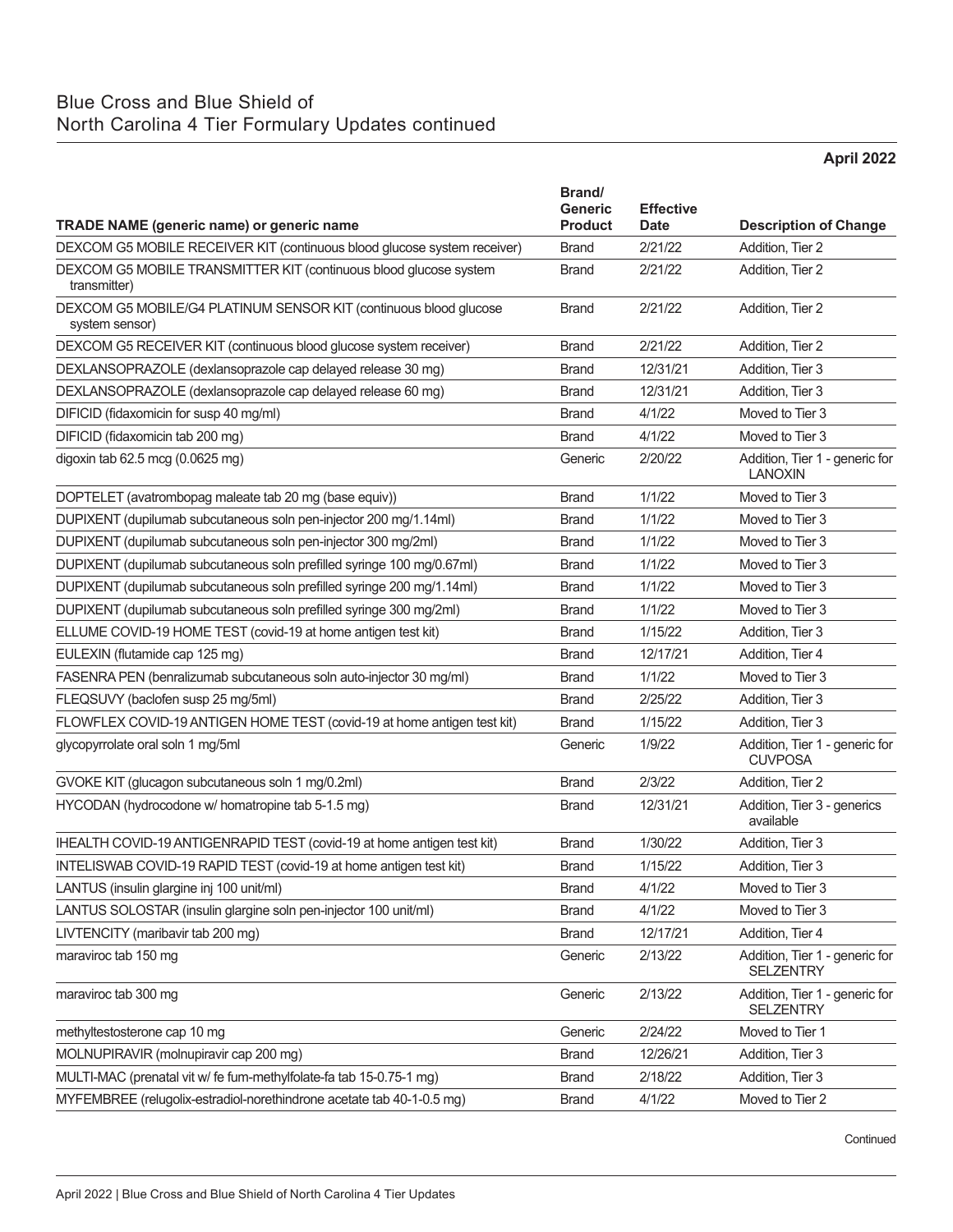## Blue Cross and Blue Shield of North Carolina 4 Tier Formulary Updates continued

|                                                                                                            |                                  |                                 | April 2022                                      |
|------------------------------------------------------------------------------------------------------------|----------------------------------|---------------------------------|-------------------------------------------------|
|                                                                                                            | Brand/                           |                                 |                                                 |
| <b>TRADE NAME (generic name) or generic name</b>                                                           | <b>Generic</b><br><b>Product</b> | <b>Effective</b><br><b>Date</b> | <b>Description of Change</b>                    |
| naloxone hcl nasal spray 4 mg/0.1ml                                                                        | Generic                          | 12/26/21                        | Addition, Tier 1 - generic for<br><b>NARCAN</b> |
| NARCAN (naloxone hcl nasal spray 4 mg/0.1ml)                                                               | <b>Brand</b>                     | 4/1/22                          | Moved to Tier 3 - generics<br>available         |
| NEVIRAPINE (nevirapine susp 50 mg/5ml)                                                                     | <b>Brand</b>                     | 4/1/22                          | Moved to Tier 3                                 |
| NUCALA (mepolizumab subcutaneous solution auto-injector 100 mg/ml)                                         | <b>Brand</b>                     | 1/1/22                          | Moved to Tier 3                                 |
| NUCALA (mepolizumab subcutaneous solution pref syringe 100 mg/ml)                                          | <b>Brand</b>                     | 1/1/22                          | Moved to Tier 3                                 |
| NUWIQ (antihemophil fact rcmb(bdd-rfviii, sim) for inj kit 1500 unit)                                      | <b>Brand</b>                     | 2/13/22                         | Addition, Tier 4                                |
| NUWIQ (antihemophilic fact rcmb (bdd-rfviii, sim) for inj 1500 unit)                                       | <b>Brand</b>                     | 2/27/22                         | Addition, Tier 4                                |
| ON/GO COVID-19 ANTIGEN SELF-TEST (covid-19 at home antigen test kit)                                       | <b>Brand</b>                     | 1/15/22                         | Addition, Tier 3                                |
| OPZELURA (ruxolitinib phosphate cream 1.5%)                                                                | <b>Brand</b>                     | 12/20/21                        | Moved to Tier 3                                 |
| OXBRYTA (voxelotor tab for oral susp 300 mg)                                                               | <b>Brand</b>                     | 1/7/22                          | Addition, Tier 4                                |
| OXYCODONE AND ACETAMINOPHEN (oxycodone w/ acetaminophen tab 7.5-300 mg)                                    | <b>Brand</b>                     | 12/5/21                         | Addition. Tier 3                                |
| PAXLOVID (nirmatrelvir tab 20 x 150 mg & ritonavir tab 10 x 100 mg pak)                                    | <b>Brand</b>                     | 1/2/22                          | Addition, Tier 3                                |
| PFIZER-BIONTECH COVID-19 VACCINE/ADULT RTU (covid-19 mrna<br>vac tris-sucrose-pfizer im susp 30 mcg/0.3ml) | <b>Brand</b>                     | 10/29/21                        | Addition. Tier 2                                |
| PREVNAR 20 (pneumococcal 20-valent conjugate vaccine sus pref syr 0.5 ml)                                  | <b>Brand</b>                     | 1/28/22                         | Addition, Tier 2                                |
| PURE COMFORT 3-BALL BREATH EXERCISER (respiratory therapy supplies - devices)                              | Brand                            | 12/26/21                        | Addition, Tier 3                                |
| QUADRACEL (diph-tetanus-acell pert-polio, ipv vacc susp pref syr 0.5 ml)                                   | <b>Brand</b>                     | 2/20/22                         | Addition, Tier 2                                |
| QUICKVUE AT-HOME COVID-19 TEST (covid-19 at home antigen test kit)                                         | <b>Brand</b>                     | 1/15/22                         | Addition, Tier 3                                |
| RECORLEV (levoketoconazole tab 150 mg)                                                                     | <b>Brand</b>                     | 1/28/22                         | Addition, Tier 4                                |
| RESTASIS (cyclosporine (ophth) emulsion 0.05%)                                                             | <b>Brand</b>                     | 2/17/22                         | Moved to Tier 1 - generics<br>available         |
| RIASTAP (fibrinogen conc (human) inj approximately 1 gm (900-1300 mg))                                     | <b>Brand</b>                     | 2/3/22                          | Addition, Tier 4                                |
| RINVOQ (upadacitinib tab er 24hr 30 mg)                                                                    | <b>Brand</b>                     | 1/23/22                         | Addition, Tier 3                                |
| SEGLENTIS (celecoxib-tramadol hcl tab 56-44 mg)                                                            | <b>Brand</b>                     | 2/18/22                         | Addition, Tier 3                                |
| selegiline hcl tab 5 mg                                                                                    | Generic                          | 12/19/21                        | Moved to Tier 1                                 |
| SEMGLEE (insulin glargine-yfgn inj 100 unit/ml)                                                            | <b>Brand</b>                     | 4/1/22                          | Moved to Tier 2                                 |
| SEMGLEE (insulin glargine-yfgn soln pen-injector 100 unit/ml)                                              | <b>Brand</b>                     | 4/1/22                          | Moved to Tier 2                                 |
| SOAANZ (torsemide tab 20 mg)                                                                               | <b>Brand</b>                     | 2/4/22                          | Addition, Tier 3                                |
| SOAANZ (torsemide tab 40 mg)                                                                               | <b>Brand</b>                     | 1/21/22                         | Addition, Tier 3                                |
| SOAANZ (torsemide tab 60 mg)                                                                               | <b>Brand</b>                     | 1/21/22                         | Addition, Tier 3                                |
| SOMATULINE DEPOT (lanreotide acetate extended release inj 120 mg/0.5ml)                                    | <b>Brand</b>                     | 3/1/22                          | Removed from formulary                          |
| SOMATULINE DEPOT (lanreotide acetate extended release inj 60 mg/0.2ml)                                     | <b>Brand</b>                     | 3/1/22                          | Removed from formulary                          |
| SOMATULINE DEPOT (lanreotide acetate extended release inj 90 mg/0.3ml)                                     | <b>Brand</b>                     | 3/1/22                          | Removed from formulary                          |
| SUMATRIPTAN SUCCINATE REFILL (sumatriptan succinate solution cartridge<br>4 mg/0.5ml)                      | <b>Brand</b>                     | 4/1/22                          | Moved to Tier 3                                 |
| SUMATRIPTAN SUCCINATE REFILL (sumatriptan succinate solution cartridge<br>6 mg/0.5ml)                      | <b>Brand</b>                     | 4/1/22                          | Moved to Tier 3                                 |
| TAKHZYRO (lanadelumab-flyo soln pref syringe 300 mg/2ml (150 mg/ml))                                       | <b>Brand</b>                     | 3/4/22                          | Addition, Tier 4                                |
| TALZENNA (talazoparib tosylate cap 0.5 mg (base equivalent))                                               | <b>Brand</b>                     | 2/6/22                          | Addition, Tier 4                                |